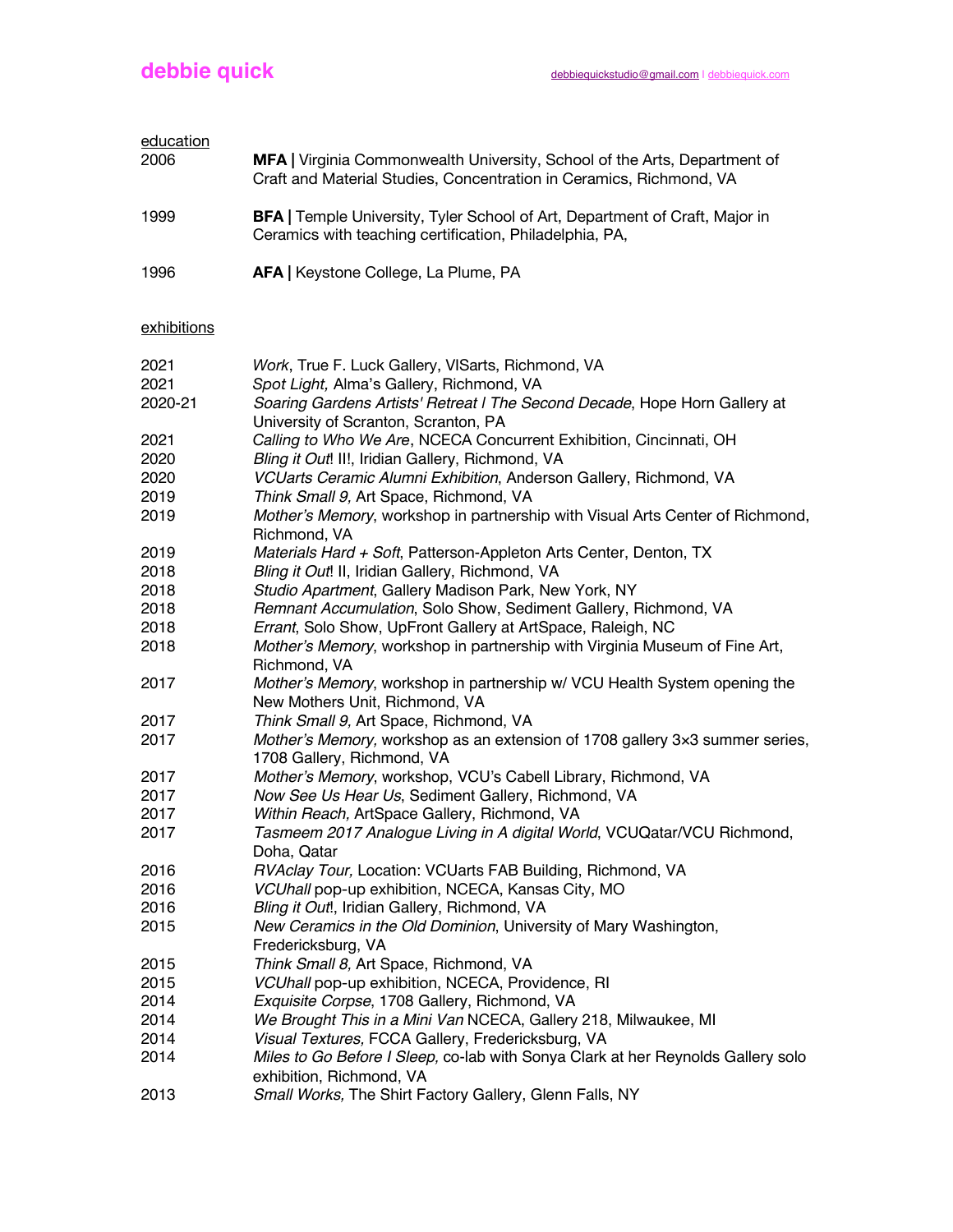- *Think Small 7,* Art Space, Richmond, VA
- *Sphere of Influence*, Linder Gallery, Keystone College, LaPlume, PA
- *Contemporary Clay Invitational,* J. Ferguson Gallery, Farmville, VA
- *Tacit*, True F. Luck Gallery, Richmond, VA
- *Think Small 6,* Art Space, Richmond, VA
- *Let There Be White*, Birey Gallery, Philadelphia, PA
- *My Country Loves Me and Someday I'll be President,* Solo Show**,** Quirk Gallery Vault, Richmond, VA
- *Alumni Show*, Tyler School of Art Ceramic Philadelphia, PA
- *Happy Birthday*, FE Gallery, Pittsburgh, PA
- *Spatial Relationships*, FFA Gallery, Cincinnati, OH
- *Turned for Use II,* Gallery 5, Richmond, VA
- *From the Ground Up*, FE Gallery, Pittsburgh, PA
- *Alumni Exhibition*, VCUarts Ceramics*,* Slaughterhouse Gallery, Pittsburgh, PA
- *Hush/Lush*, Piedmont Art Center, Martinsville, VA
- *Undone*, Art6 Gallery, Richmond, VA
- *Master Quirks 2007*, Quirk Gallery, Richmond, VA
- *Unrest,* Solo Show, AFA Gallery, Scranton, PA
- *No Face – No Show*, One Night Stand Gallery, Brooklyn, NY
- *Amazing Clay Three*, Staunton Arts Center, Staunton, VA
- *MFA Thesis Exhibition*, Anderson Gallery, Richmond, VA
- *Group Exhibition*, Gallery Five, Richmond, VA
- *Select Works,* Capitol One, Richmond, VA
- *The W/E Exchange*, Claremount University, Los Angeles, CA
- *Marge Brown Kalodrner Graduate Student Exhibition*, The Clay Studio,
- Philadelphia, PA
- *VCU MFA Candidacy Exhibition*, Plant zero, Richmond, VA
- *Surrealist Works,* Gallery Five, Richmond, VA
- *Sweet Invitations*, UCLA, Los Angeles, CA
- *VCU MFA Select Works,* pearl gallery, Baltimore, MD
- Everhart Museum, Scranton, PA
- *Anticipation*, VCUfab gallery, Richmond, VA
- AFA Gallery, Scranton, PA
- Deitric Gallery, Tunkhannock, PA
- EMCA Gallery, Tunkhannock, PA
- *Prints and Sculpture*, EMCA Gallery, Tunkhannock, PA
- AFA Gallery, Scranton, PA
- *Clay Girls*, Tudor Gallery, Clark Summit, PA

arts community fundraising events

- 2017-18 *Cabin Fever*, 1708 Gallery, Richmond, VA
- 2010-18 *Monster Drawing Rally*, 1708 Gallery, Richmond, VA
- *Toast*, Depot Gallery, Richmond, VA

special awards/residencies

**Fiskars AiR, Fiskars, Finland** 

- Monson Arts Residency, Monson, ME, Residency funding \$1000 plus room and board
- 2018 the Studios at MASS MoCa, Noth Adams, MA
- Pop Up Residency, ArtSpace, Raleigh, NC, Residency funding \$2250
- remnant accumulation gallery takeover, Sediment Gallery, Richmond, VA
- 2017-18 Research Fellow, Arts Research Institute, VCUarts, Richmond, VA.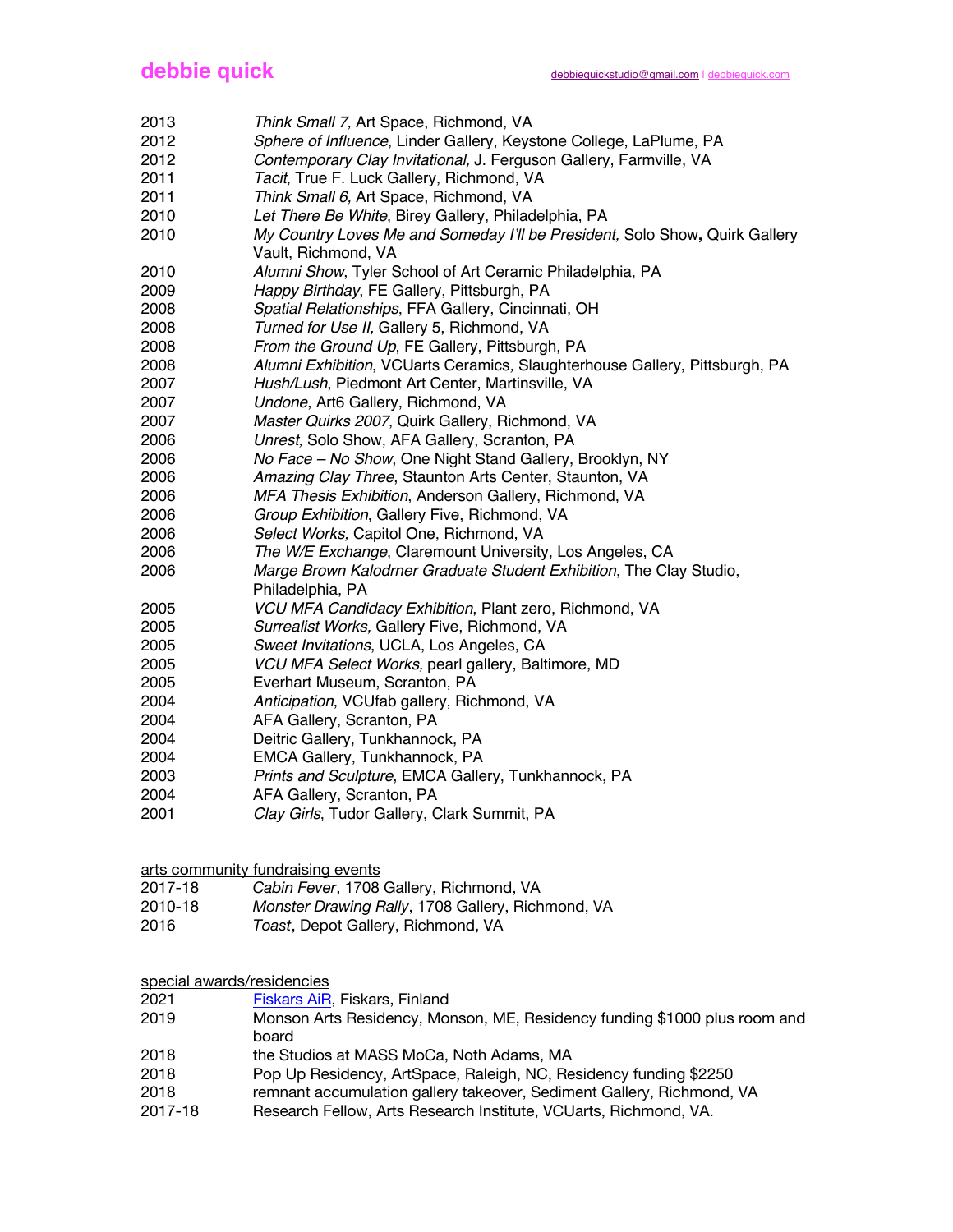| 2017      | Soaring Gardens Residency, Ora Lerman Trust, Montrose, PA                                                                                                                   |
|-----------|-----------------------------------------------------------------------------------------------------------------------------------------------------------------------------|
| 2016      | Distinguished Faculty Service Award, Virginia Commonwealth University,                                                                                                      |
|           | VCUarts, Richmond, VA                                                                                                                                                       |
| 2016      | Sculptor in Residence in connection with the Rodin Exhibition, Virginia Museum<br>of Fine Art, Richmond, VA                                                                 |
| 2015      | Soaring Gardens Residency, Ora Lerman Trust, Montrose, PA                                                                                                                   |
| 2013      | F. Lommat Belin Arts Scholarship Finalist, Waverly, PA                                                                                                                      |
| 2012      | F. Lommat Belin Arts Scholarship Finalist, Waverly, PA                                                                                                                      |
| 2006-2007 | Grace E. Harris Leadership Institute, Virginia Commonwealth University,                                                                                                     |
|           | Richmond, VA, Tuition Scholarship, VCUarts                                                                                                                                  |
| 2006      | F. Lommat Belin Arts Scholarship Finalist, Waverly, PA                                                                                                                      |
| 2005-2006 | Graduate Assistantship, Virginia Commonwealth University, Graduate School,<br>Richmond, VA,                                                                                 |
|           | Tuition remission and \$10,000 stipend                                                                                                                                      |
| 2004      | Graduate Teaching Assistantship, Virginia Commonwealth University, VCUarts,<br>Department of Craft/Material Studies, Richmond, VA, Tuition remission and<br>\$5,000 stipend |
| 2003      | Ever Care Resident Artist, a residency Sponsored between the Everhart<br>Museum and CMC hospital, Scranton, PA                                                              |
| 2002-2004 | Resident Ceramic Artist, Keystone College, La Plume, PA                                                                                                                     |
|           |                                                                                                                                                                             |

invited lectures/interview/colloquia

| 2020 | Invited artist/educator to Sonya Clark's beading class, Amherst College, |
|------|--------------------------------------------------------------------------|
|      | Amherst, MA                                                              |

- 2020 Invited artist/educator to Pam Lawton's master class, MICA, Baltimore, MD
- 2019 Invited artist/educator to Pam Lawton's PHD/master class, VCU, Richmond, VA
- 2018 Oregon College of Art and Craft, Visiting Artist Lecture in connection with Portland Textile Month, Portland, OR
- 2018 Pop Up Residency Gallery Talk, ArtSpace, Raleigh, NC
- 2017 Professional Practices Guest Speaker, Chrysler Museum Glass Intern Program, Norfolk, VA
- 2017 Lecture, Glenn Allen High School, Glenn Allen, VA
- 2016 Assembler, led conversation around Molly Lowe's exhibition, 1708 Gallery, Richmond, VA
- 2016 Participating on a MFA Panel held by VCU's Graduate Student Planning, Virginia Commonwealth University, Richmond, VA
- 2015 Lecture, Glenn Allen High School, Glenn Allen, VA
- 2012 AP Studio Art Faculty Colloquium, AP College & University Services, Chicago, IL
- 2006 Gallery Talk, AFA Gallery, Scranton, PA
- 2006 WVIA, a PBS and NPR affiliate, interview with Erika Funke, Scranton, PA

## curation projects

- 2020 Tran-Scendent: the T is Not Silent, Artist Mac McCusker, Iridian Gallery Venue Organized Concurrent Exhibition During the 54th NCECA Conference, Richmond, VA
- 2020 Relic Drift, Artists Rebecca Murtaugh, Jackie Brown, Gretchen Mull, and Tiny Badger, Sediment Gallery (Venue Organized Concurrent Exhibition During the 54th NCECA Conference pending approval by NCECA), Richmond, VA
- 2018 HEArts, Arts Research Gallery, VCUarts, Richmond, VA
- 2018 Storefront, Artists Kiara Pelissier, Meg Arsenovic, and Jeanne Medina Sediment Gallery, Richmond, VA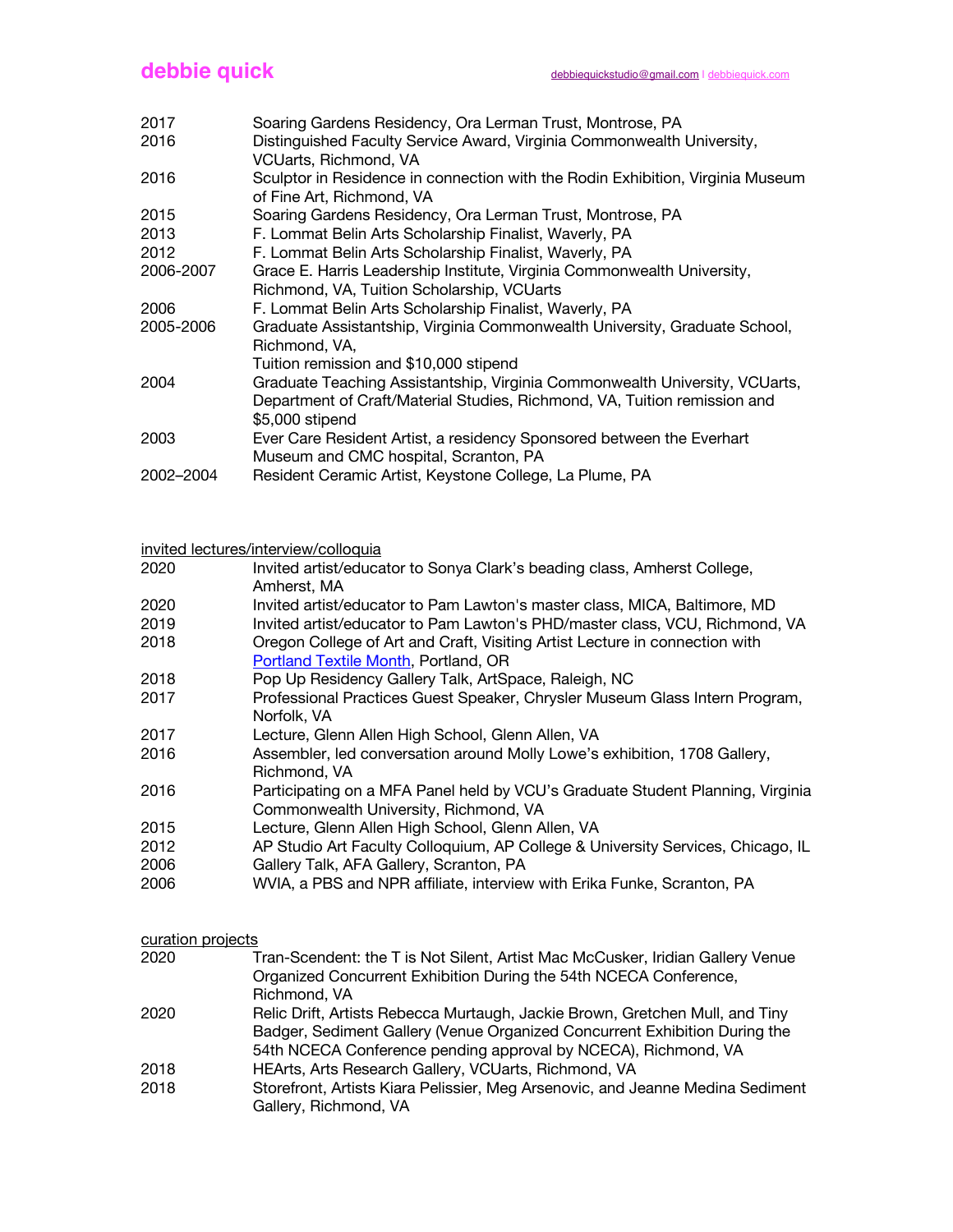## 2017-18 Shapeshifter, Arts Research Gallery, VCUarts, Richmond, VA

| press and exhibition catalogs |                                                                            |  |
|-------------------------------|----------------------------------------------------------------------------|--|
| 2018                          | <b>VCUarts ARI news, online news</b>                                       |  |
| 2015                          | New Ceramics in the Old Dominion Catalog (Cover), University of Mary       |  |
|                               | Washington, Fredericksburg, VA                                             |  |
| 2012                          | Contemporary Clay Invitational Catalog, J. Ferguson Gallery, Farmville, VA |  |
| 2011                          | Tacit Catalog, True F. Luck Gallery, Richmond, VA                          |  |
| 2010                          | Quirk Gallery Vault Space Catalog, Richmond, VA                            |  |
| 2010                          | Let There Be White Catalog, Birey Gallery, Philadelphia, PA                |  |
| 2007                          | Hush/Lush Catalog (Cover), Piedmont Art Center, Martinsville, VA           |  |

web portfolios

Artaxis http://artaxis.org/debbie-quick Juried Contemporary Clay Database Ceramics Now http://www.ceramicsnow.org/debbiequick Invitational Contemporary Clay Database

professional memberships

National Council on the Education of Ceramic Arts (NCECA) College Arts Association (CAA) National Council of Arts Administrators (NCAA

teaching appointments and workshops

| 2021-present  | <b>Workshop Instructor   Ndebele Beading Workshops, Visual Arts Center of</b><br>Richmond, Richmond, VA                                     |
|---------------|---------------------------------------------------------------------------------------------------------------------------------------------|
| 2020-present  | Ceramic Instructor & Owner   Clay Ground, ceramic studio, Richmond, VA                                                                      |
| $2017 - 2020$ | Assistant Professor   Virginia Commonwealth University, Art Foundation, VA                                                                  |
| 2018          | Workshop Instructor   Beaded Tapestry Workshop and Low-Tech Block Print<br>on Fabric Workshop Oregon College of Art and Craft, Portland, OR |
| $2006 - 2017$ | Assistant Professor   Virginia Commonwealth University, Craft/Material<br>Studies, Richmond, VA                                             |
| $2005 - 2006$ | <b>Ceramic Instructor   Summer Discovery Program, Virginia Commonwealth</b><br>University, Richmond, VA                                     |
| $2004 - 2005$ | <b>Ceramics Adjunct Instructor   Virginia Commonwealth University, VCUarts,</b><br>Department of Craft/Material Studies, Richmond, VA       |
| $2004 - 2006$ | Ceramic Instructor   Summer Arts Workshops, Visual Arts Center of Richmond,<br>Richmond, VA                                                 |
| $2003 - 2004$ | Ceramic Instructor   Art Minis Workshop, Keystone College, La Plume, PA<br>Ceramic Instructor   Ceramic Workshops, EMCA, Tunkhannock, PA    |